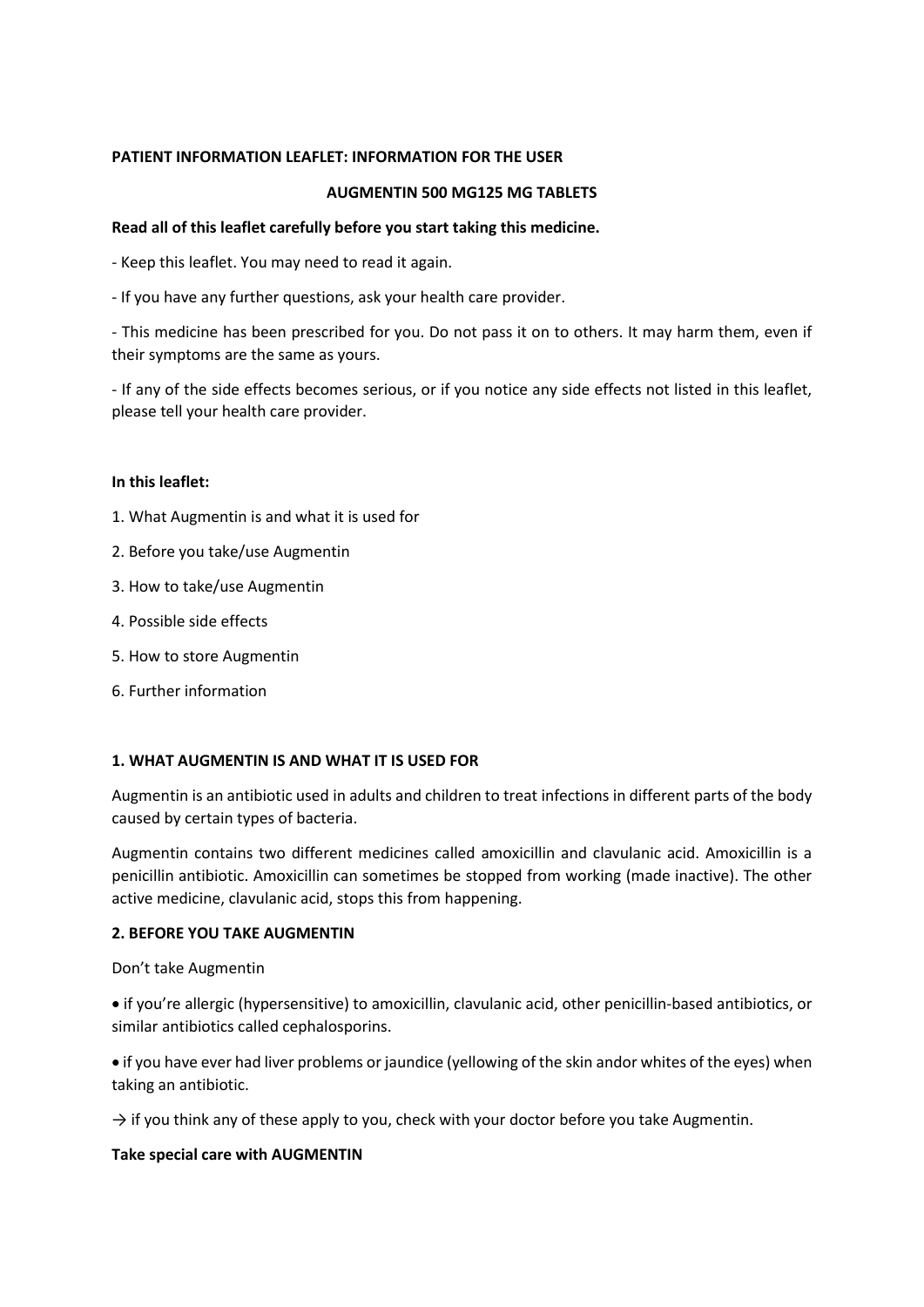Before you take Augmentin, your doctor needs to know:

- if you have ever had an **allergic reaction** to any other antibiotics or medicines. This might include a skin rash or swelling of the face or neck.
- if you have **glandular fever (mononucleosis)**
- if you're taking medicines, such as warfarin, that are used to **prevent blood clots**
- If you have **liver problems**
- if you have **kidney disease**
- if you're not **urinating regularly** or not able to **drink** very much.
- if you have a genetic condition called phenylketonuria

 $\rightarrow$  **Check with your doctor** if you think any of these may apply to you. Your doctor will decide whether Augmentin is suitable for you and may need to adjust your dose or give you a different medicine.

### **Look out for important symptoms**

Augmentin can make some existing conditions worse, or cause serious side effects, such as severe allergic reactions, serious skin reactions, serious liver problems or severe diarrhoea or inflammation of the large intestines (pseudomembranous colitis). You must look out for certain symptoms while you're taking Augmentin to help reduce the risk of any problems.

### **Taking other medicines**

Other medicines and Augmentin:

**Tell your doctor or pharmacist if you're taking any other medicines**, if you've taken any recently, or if you start taking new ones. This includes medicines bought without a prescription.

Some medicines may affect how Augmentin works, or make it more likely that you'll have side effects. These include:

- **probenecid** and **allopurinol** (used to **treat gout**).
- **anticoagulants** (used to **prevent blood clots**) such as warfarin and acenocoumarol.
- **mycophenolate mofetil** (a medicine used to **prevent the rejection of transplanted organs**).

 $\rightarrow$  Tell your doctor or pharmacist if you're taking any of these.

Augmentin may reduce how well the **contraceptive pill** works. If you're taking the contraceptive pill while you're being treated with Augmentin, you should also use a **barrier method of contraception** (such as condoms). Ask your doctor for advice.

### **Pregnancy and breast-feeding**

If you're **pregnant**, or **think you could be**, or if **you're planning to become pregnant, don't take Augmentin** without checking with your doctor. Your doctor will consider the benefit to you and the risk to your baby of taking Augmentin while you're pregnant.

You can usually breast-feed while you're taking Augmentin. If you're breast-feeding or considering breast-feeding, **check with your doctor before you take Augmentin.**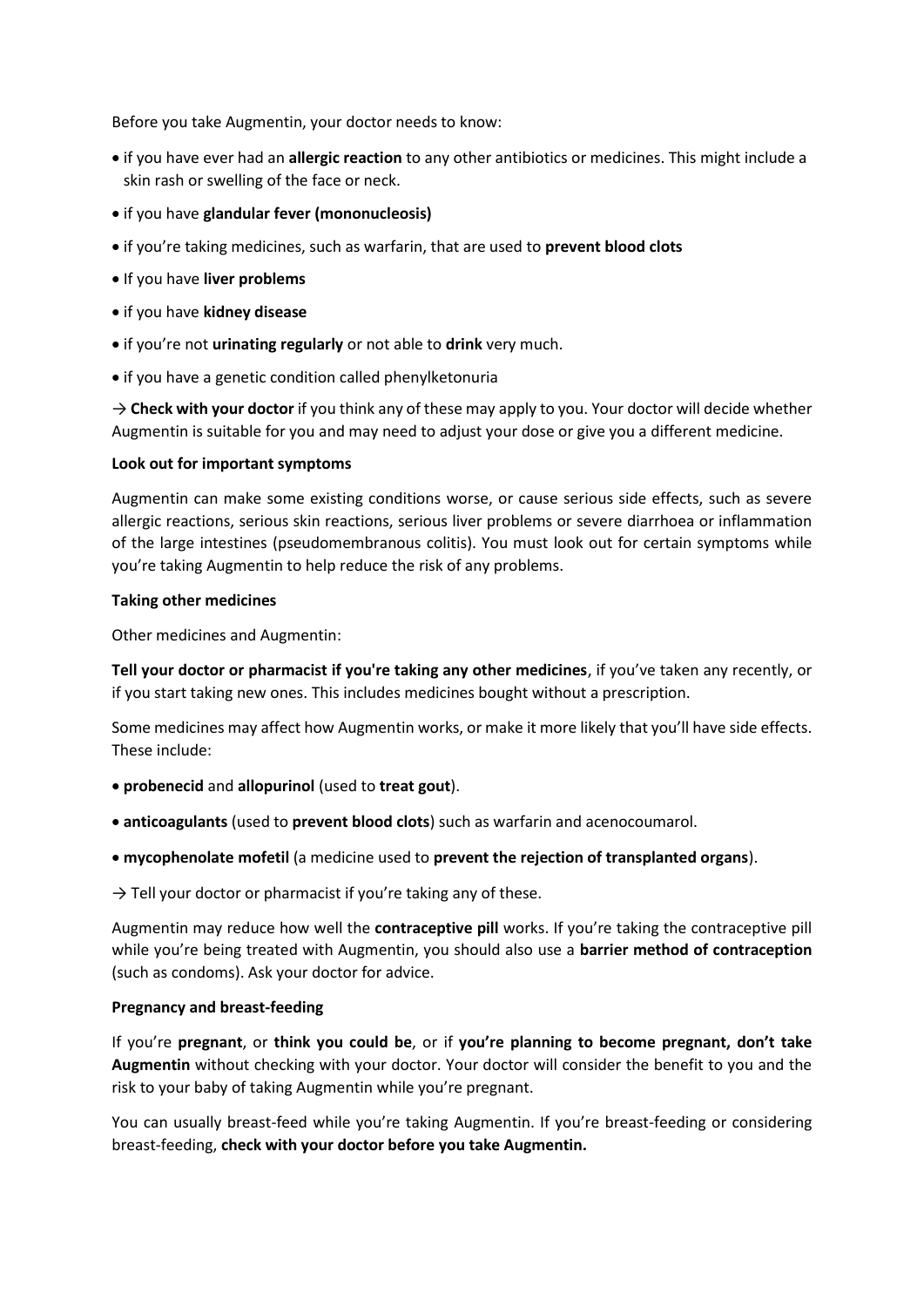Augmentin suspension contains **aspartame**, which is a source of phenylalanine. If you have an intolerance to aspartame or have a condition called **phenylketonuria (PKU):**

 $\rightarrow$  Check with your doctor that Augmentin suspension is right for you.

#### **3. HOW TO TAKE AUGMENTIN**

**Always take Augmentin exactly as your doctor or pharmacist has told you to**. Check with your doctor or pharmacist if you're not sure.

#### **How much to take**

Your doctor will decide on the correct dosage for you

#### **Patients with kidney or liver problems**

• If you have kidney problems, your doctor may give you a different strength or a different medicine.

• If you have liver problems, you may have more frequent blood tests to check how your liver is working.

#### **How to take**

- Take Augmentin at the start of a meal or slightly before.
- Swallow the tablets whole with a glass of water.

Do not take Augmentin for more than 14 days. If you still feel unwell you should go back to **see your doctor**.

### **If you forget to take Augmentin**

Don't take a double dose to make up for a missed dose. Just take it as soon as you remember.

If you're not sure what to do, ask your doctor or pharmacist.

#### **If you take too much Augmentin**

If you accidently take too much Augmentin, it is unlikely to cause any serious problems. The most common side effects of taking too much Augmentin are nausea, vomiting and diarrhoea. If you're worried, or you feel unwell:

 $\rightarrow$  Ask your doctor or pharmacist for advice.

#### **Don't stop taking Augmentin without advice**

**It is important that you take the full course of Augmentin.** Don't stop unless your doctor advises you to – even if you're feeling better. If you don't complete the full course of treatment, the infection may come back.

#### **4. POSSIBLE SIDE EFFECTS**

Like all medicines, Augmentin can cause side effects, although not everybody gets them.

#### **Look out for important symptoms**

**Severe allergic reactions**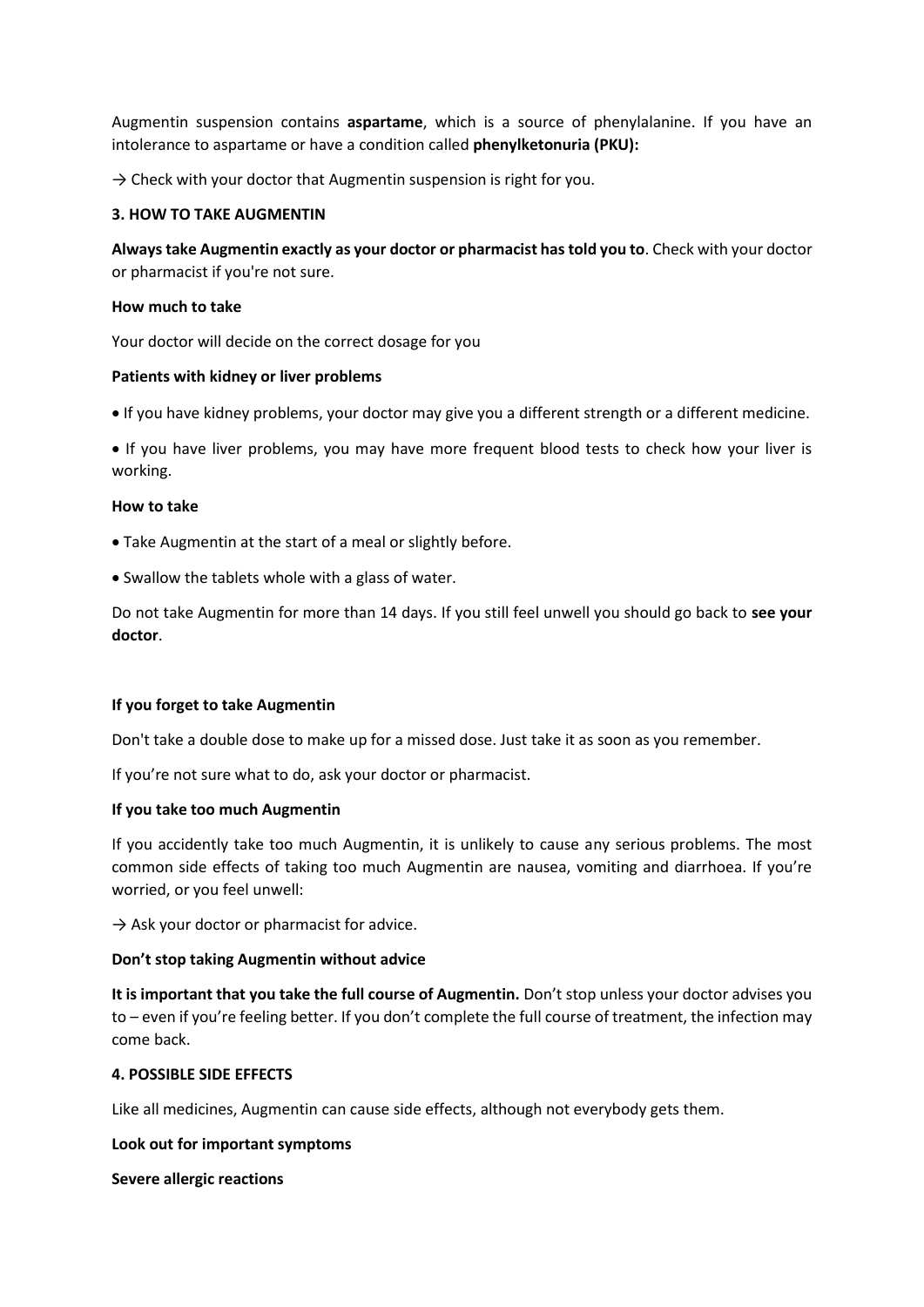These are very rare in people taking Augmentin. Signs include:

- raised, itchy rash (hives)
- inflammation of blood vessels (vasculitis) which may be visible as red or purple raised spots on the skin, but can affect other parts of the body
- fever, joint pain, swollen glands in the neck, armpit or groin
- swelling, sometimes of the face or mouth (angioedema), which may cause difficulty in swallowing or breathing
- collapse.

 $\rightarrow$  Get medical help immediately if you get any of these symptoms. Stop taking Augmentin.

### **Serious skin reactions**

These are rare in people taking Augmentin. Signs include:

• skin rash, which may blister, and looks like small targets (central dark spots surrounded by a paler area, with a dark ring around the edge – erythema multiforme).

These are very rare in people taking Augmentin. Signs include:

- a widespread rash with blisters and peeling skin, particularly around the mouth, nose, eyes, and genitals (Stevens-Johnson syndrome), and a more severe form, causing blisters and peeling skin on much of the body surface (toxic epidermal necrolysis)
- a widespread, red, skin rash with small blisters containing pus (exanthemous pustulosis)
- a red, itchy, scaly rash with blisters and bumps under the skin (bullous exfoliative dermatitis)
- flu-like symptoms with a rash, fever, swollen glands, and abnormal blood test results (including white blood cells (eosinophilia) and liver enzymes) (Drug Reaction with Eosinophilia and Systemic Symptoms (DRESS)).
- $\rightarrow$  Get medical help immediately if you get any of these symptoms. Stop taking Augmentin.

### **Serious liver problems**

On rare occasions, medicines like Augmentin can cause liver problems, causing yellowing of the skin andor whites of the eyes.

 $\rightarrow$  Tell your doctor as soon as possible if you get any of these symptoms.

### **Severe diarrhoea (Pseudomembranous colitis)**

On rare occasions, medicines like can cause inflammation of the colon (large intestine), causing diarrhoea, usually with blood and mucus, stomach pain and fever.

 $\rightarrow$  Tell your doctor as soon as possible if you get any of these symptoms.

### **Very common side effects**

These may affect more than 1 in 10 people:

• diarrhoea (in adults).

#### **Common side effects**

These may affect up to 1 in 10 people: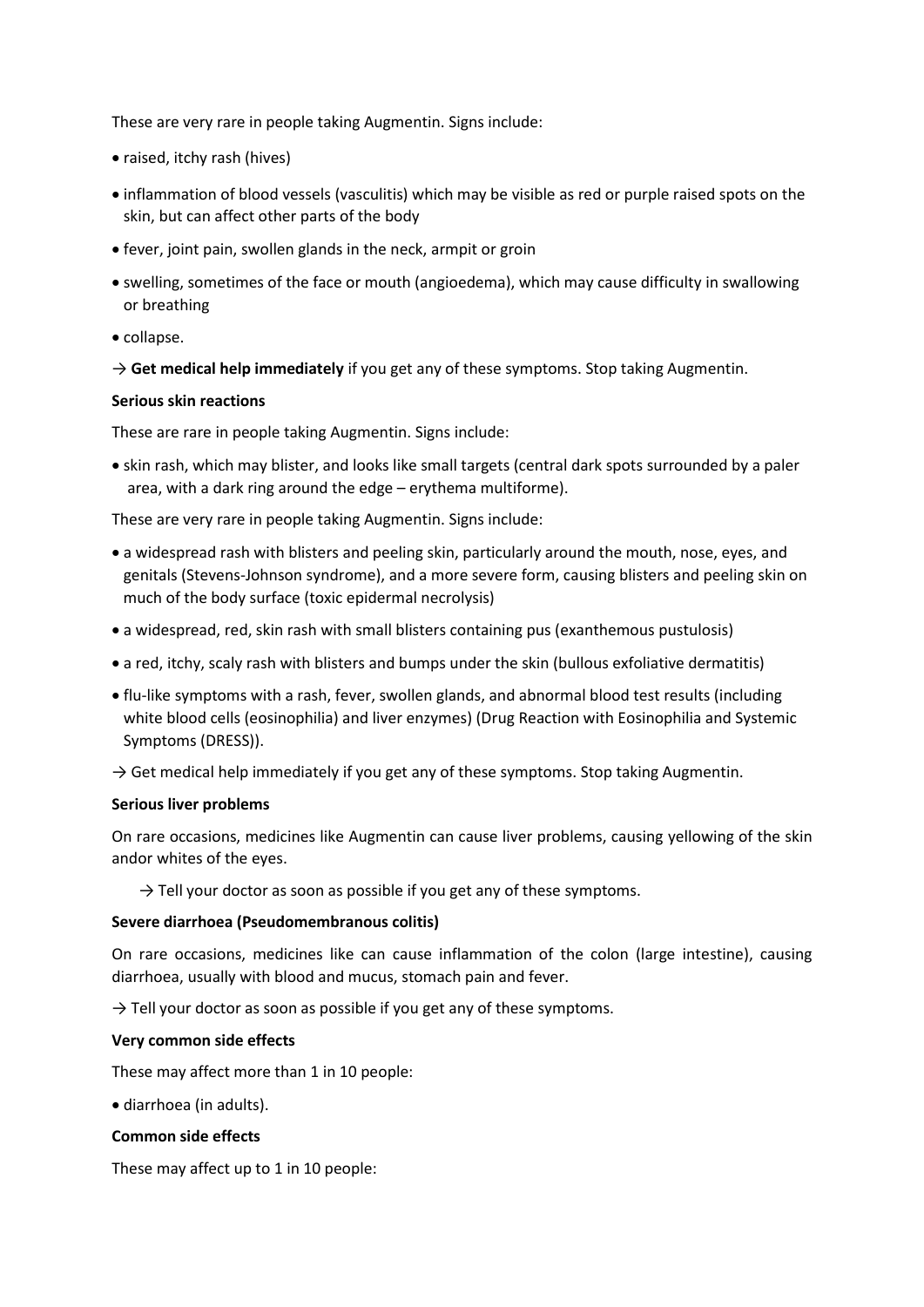- thrush (fungal infection caused by Candida in the vagina, mouth or skin folds)
- feeling sick (nausea)
- vomiting
- diarrhoea (in children).

### **Uncommon side effects**

These may affect up to 1 in 100 people:

- dizziness
- headache
- indigestion
- skin rash
- itching
- itchy, bumpy rash (hives)

Uncommon side effects that may show up in blood tests are:

• increase in some substances (enzymes) produced by the liver

# **Rare side effects**

These may affect up to 1 in 1,000 people:

• skin rash, which may blister, and looks like small targets (central dark spots surrounded by a paler area, with a dark ring around the edge – erythema multiforme) (See 'serious skin reactions' earlier in Section 4)

Rare side effects that may show up in blood tests are:

- decrease in the number of white blood cells (leucopenia, including neutropenia)
- decrease in the number of cells that help blood to clot (thrombocytopenia)

### **Very rare side effects**

These may affect up to 1 in 10,000 people:

- severe allergic reactions (See also 'severe allergic reactions' earlier in Section 4)
- serious skin reactions (See also 'serious skin reactions' earlier in Section 4)
- inflammation of the liver (hepatitis) (See also 'serious liver problems' earlier in Section 4)
- yellowing of the whites of the eyes or skin (jaundice) (See also 'serious liver problems' earlier in Section 4)
- inflammation of the large intestines (See also 'severe diarrhoea' earlier in Section 4)
- inflammation of the kidney (nephritis)
- an increase in the time blood takes to clot
- being unusually active (hyperactivity)
- fits (seizures)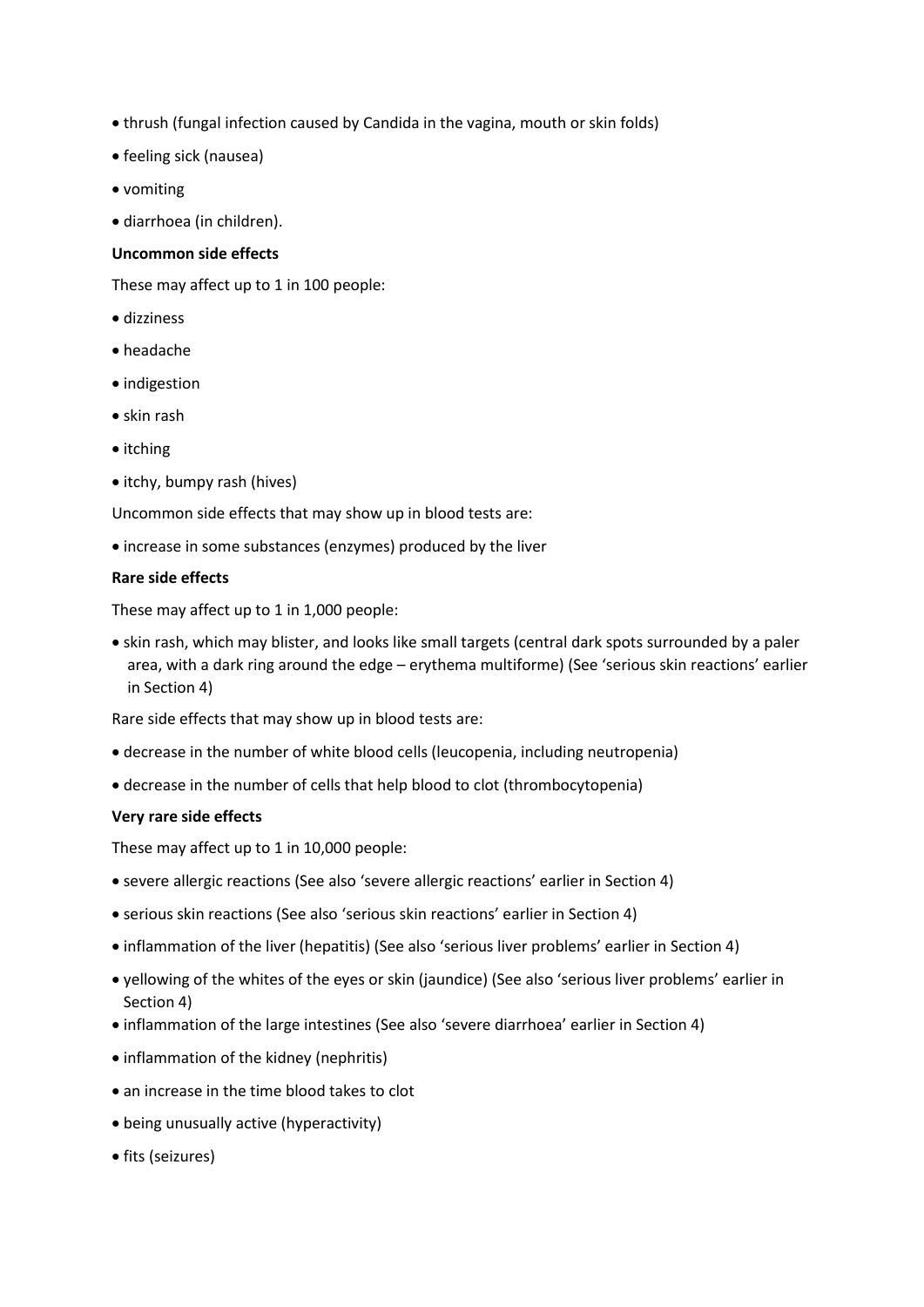- black tongue which looks hairy
- inflammation of the protective membrane surrounding the brain (aseptic meningitis)
- stained teeth that can usually be removed by brushing (from the oral suspension formulations)

Very rare side effects that may show up in blood or urine tests are:

- severe decrease in the number of white blood cells (agranulocytosis)
- red blood cells destroyed too quickly (haemolytic anaemia)
- crystals in urine

 $\rightarrow$  Tell your doctor or pharmacist if any of the side effects listed becomes severe or troublesome, or if you notice any side effects not listed in this leaflet.

### **5. HOW TO STORE AUGMENTIN**

Keep out of the sight and reach of children.

Do not take Augmentin after the expiry date shown on the pack.

Store in a dry place in the original packaging to protect from moisture.

Contains desiccant sachet, do not remove or eat.

Do not store the open blister pouch above 30°C. Throw away any unused tablets 14 days after first opening.

Don't dispose of medicines in waste water or household waste. Ask your pharmacist how to dispose of medicines no longer required. This will help to protect the environment.

### **6. FURTHER INFORMATION**

The active substances are amoxicillin and clavulanic acid.

Augmentin tablets come in different strengths.

### **What Augmentin contains:**

Each tablet contains either:

Amoxicillin trihydrate equivalent to 500 mg amoxicillin Potassium clavulanate equivalent to 125 mg clavulanic acid Colloidal silicon dioxide Sodium starch glycolate Magnesium stearate (E572) Microcrystalline cellulose Titanium dioxide (E171) Hydroxypropyl methylcellulose Polyethylene glycol Dimethicone (silicon oil).

### **What Augmentin looks like and contents of the pack:**

Augmentin 625 mg tablets are available in a carton containing blister foil pack. Each blister pack is stored within a sealed pouch, with a desiccant sachet. The tablets are a white to off-white oval-shaped film-coated debossed tablet, with a score line on one side and plain on the other side.